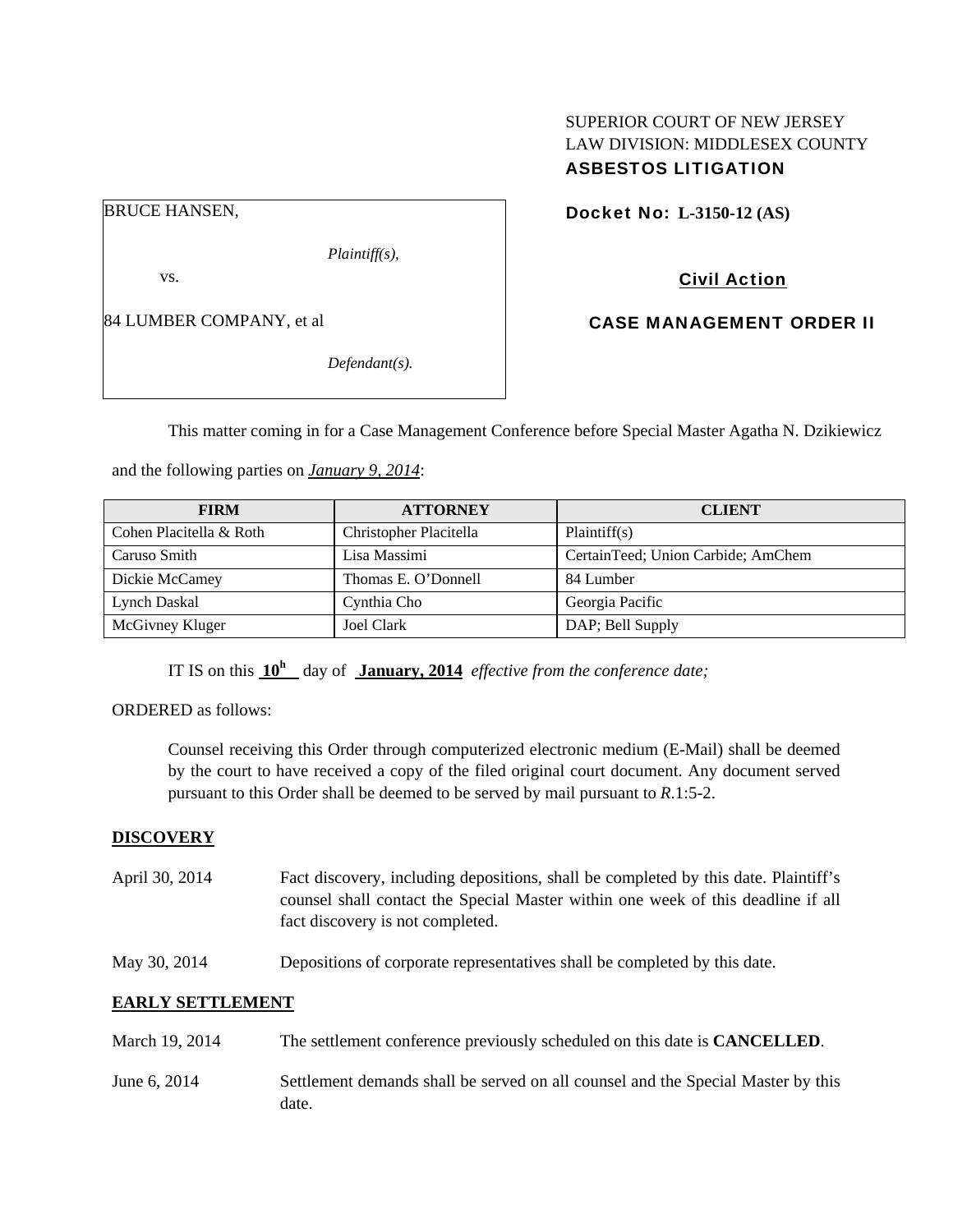#### **SUMMARY JUDGMENT MOTION PRACTICE**

*\*Tentative Motion Schedule – Court's July 2014 – June 2015 motion schedule not available at this time.* 

- June 27, 2014 Summary judgment motions limited to product identification issues shall be filed no later than this date.
- July 25, 2014 Last return date for product identification summary judgment motions.

#### **MEDICAL DEFENSE**

| June 30, 2014   | Plaintiff shall serve additional medical expert reports by this date.                                    |
|-----------------|----------------------------------------------------------------------------------------------------------|
| June 30, 2014   | Plaintiff is to arrange for the transfer of pathology specimens and x-rays, if any,<br>by this date.     |
| August 29, 2014 | Defendants shall identify its medical experts and serve medical expert reports, if<br>any, by this date. |

#### **LIABILITY EXPERT REPORTS**

- August 29, 2014 Plaintiff shall identify its liability experts and serve liability expert reports or a certified expert statement by this date or waive any opportunity to rely on liability expert testimony.
- September 30, 2014 Defendants shall identify its liability experts and serve liability expert reports, if any, by this date or waive any opportunity to rely on liability expert testimony.

#### **ECONOMIST EXPERT REPORTS**

- August 29, 2014 Plaintiff shall identify its expert economists and serve expert economist report(s), if any, by this date or waive any opportunity to rely on economic expert testimony.
- September 30, 2014 Defendants shall identify its expert economists and serve expert economist report(s), if any, by this date or waive any opportunity to rely on economic expert testimony.

#### **EXPERT DEPOSITIONS**

October 15, 2014 Expert depositions shall be completed by this date. To the extent that plaintiff and defendant generic experts have been deposed before, the parties seeking that deposition in this case must file an application before the Special Master and demonstrate the necessity for that deposition. To the extent possible, documents requested in a deposition notice directed to an expert shall be produced three days in advance of the expert deposition. The expert shall not be required to produce documents that are readily accessible in the public domain.

\_\_\_\_\_\_\_\_\_\_\_\_\_\_\_\_\_\_\_\_\_\_\_\_\_\_\_\_\_\_\_\_\_\_\_\_\_\_\_\_\_\_\_\_\_\_\_\_\_\_\_\_\_\_\_\_\_\_\_\_\_\_\_\_\_\_\_\_\_\_\_\_\_\_\_\_\_\_\_\_\_\_\_\_\_\_\_\_\_\_\_\_\_\_\_\_\_\_\_\_\_\_\_\_\_\_\_\_\_\_